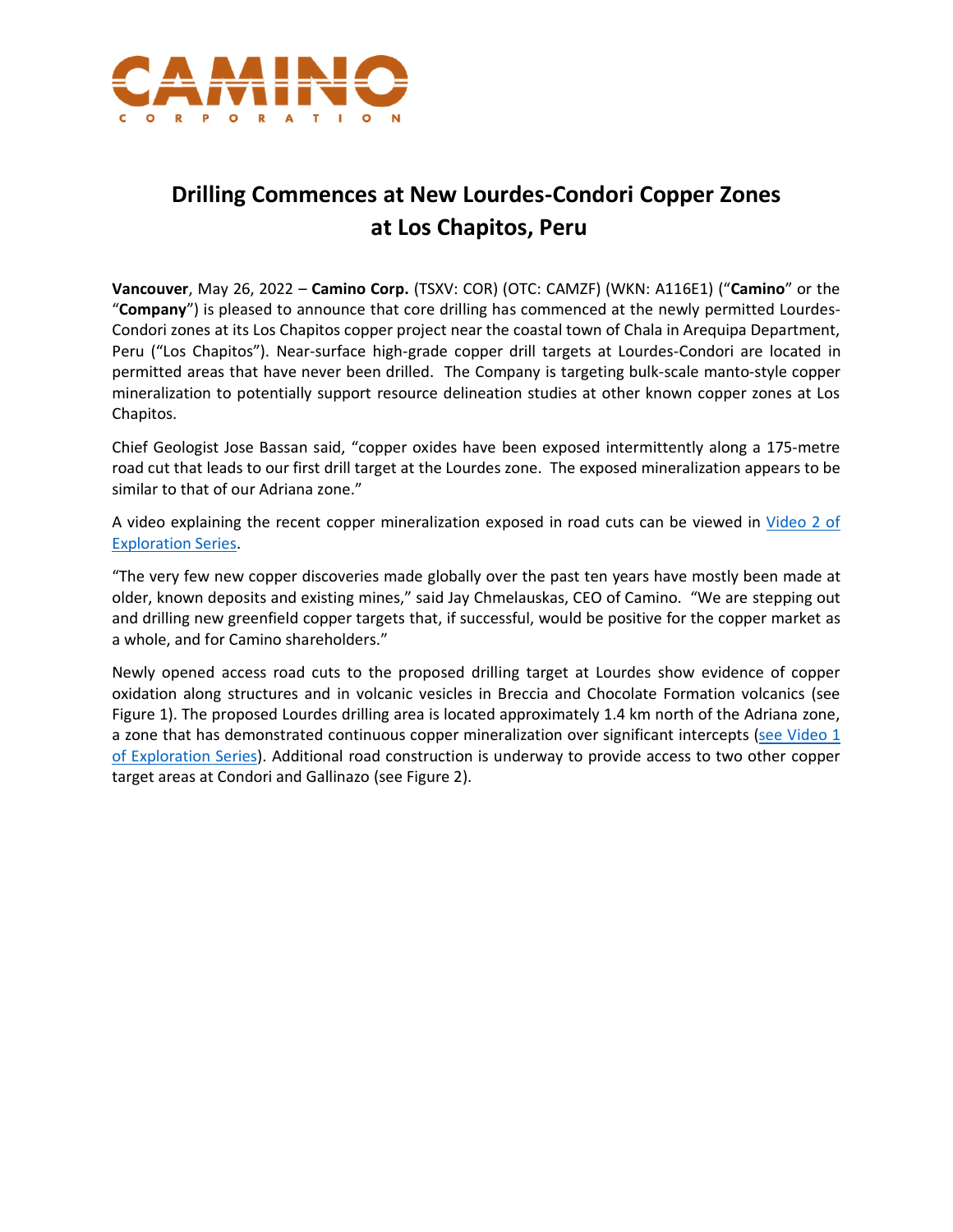



Aerial image of the Lourdes area with occurrences of manto-type copper oxides and structures along the road cuts.

Figure 1. Oxidized copper showings along new road cut to drill pad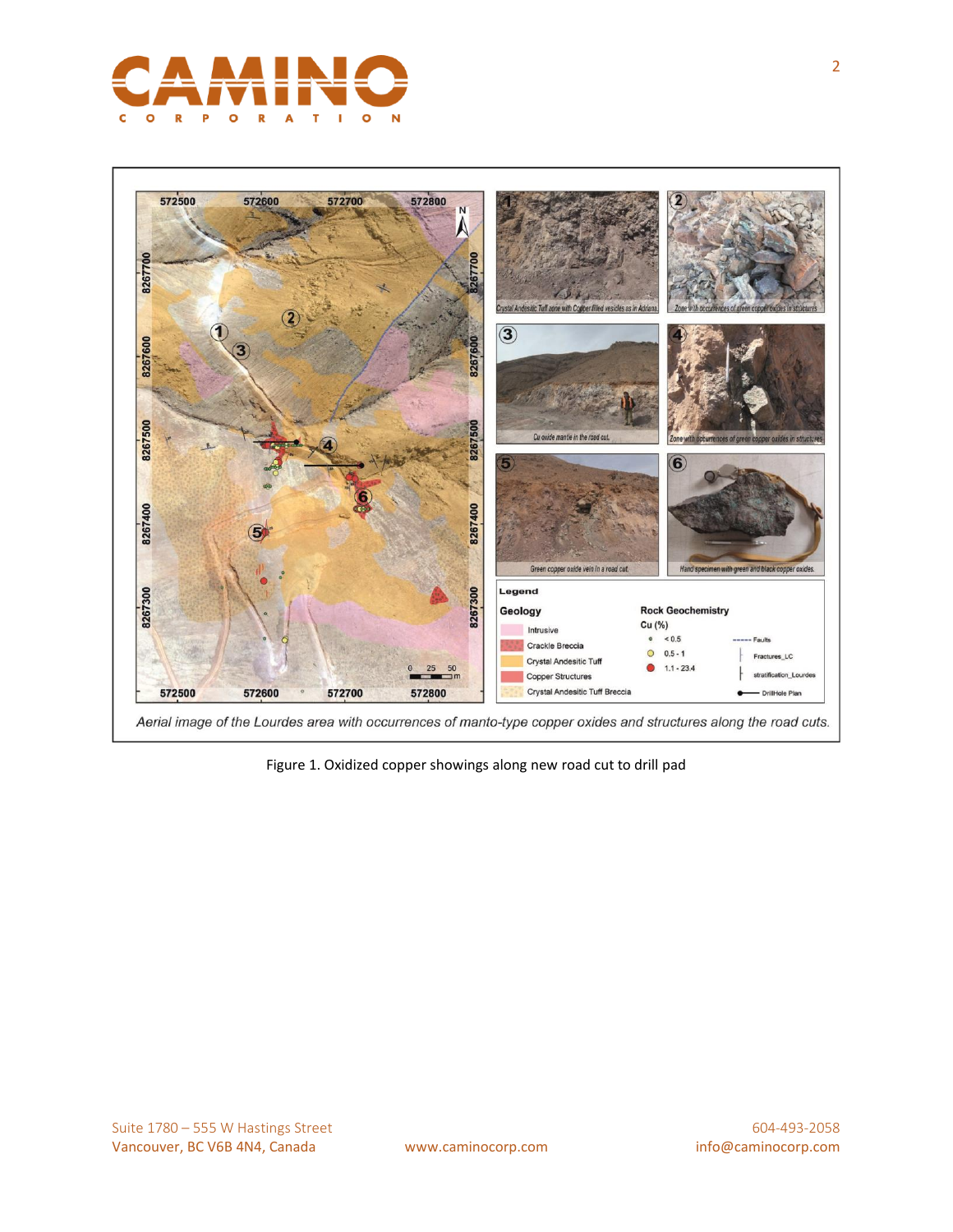



Figure 2. Lourdes, Gallinazo and Condori 2022 drilling targets.

## **About Camino Minerals Corporation**

Camino is a discovery and development stage copper exploration company. The Company is focused on advancing its high-grade Los Chapitos copper project located in Peru towards potential resource delineation and new discoveries. Camino is also permitting its acquired Maria Cecilia copper porphyry project towards a planned exploration drilling program in 2022. In addition, the Company has increased its land position at its copper and silver Plata Dorada project. The Company seeks to acquire a portfolio of advanced copper assets that have the potential to deliver copper into an electrifying copper intensive global economy. For more information, please refer to Camino's website at [www.caminocorp.com.](http://www.caminocorp.com/)

Jose Bassan MAusIMM (CP) 227922, MSc. Geologist, a Qualified Person as defined by NI 43-101, has reviewed and approved the technical contents of this document. Mr. Bassan has reviewed and verified relevant data supporting the technical disclosure, including sampling and analytical test data.